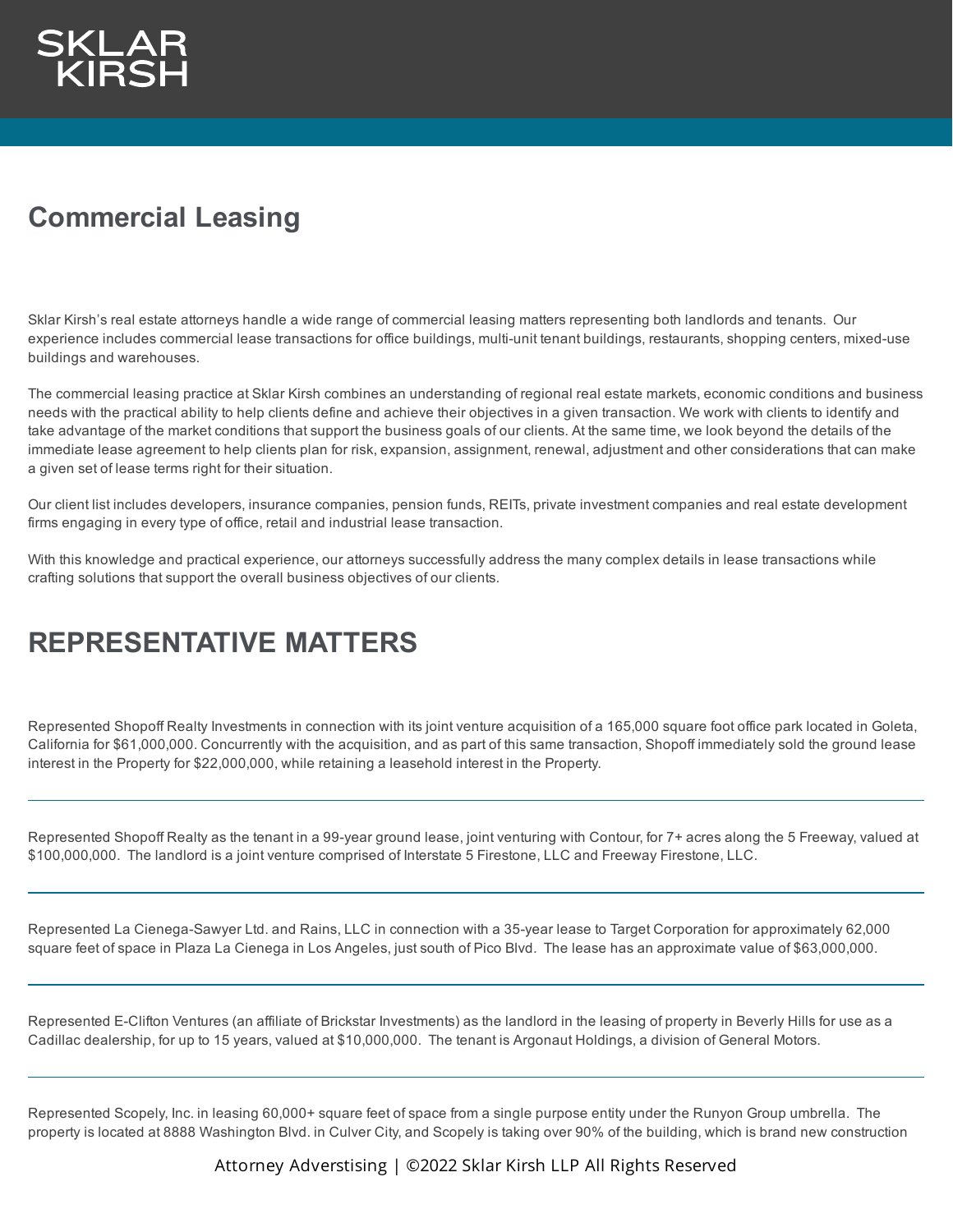

and is part of The Platform, a new state of the art/cutting edge development at the Metro station in Culver City. The approximate total value of the lease is \$60,000,000, on a triple net basis.

Represented GPI in connection with the acquisition of an office building at 4343 Lankershim for approximately \$11.5 million and concurrently we negotiated two leases with UCLA.

Represented Dornin Investment Group as landlord in office and retail leases consisting of hundreds of thousands of square feet across a national portfolio.

Represented Harridge Development in the lease up of a 150,000 square foot office building in Hollywood, California.

Negotiated subleases and shopping center covenants, conditions and restrictions opposite CVS.

Represented joint venture in the leasing of over 30,000 square feet of retail space to HD Buttercup in the Arts District of Downtown Los Angeles.

Represented Evercore Partners Services East L.L.C. as tenant in office leases consisting of hundreds of thousands of square feet across a national portfolio.

Represented Scopely Inc., a mobile gaming technology start⊡up, in connection with their leasing of approximately 30,000 square feet of creative office space in the heart of the Culver City technology corridor.

Represented Planet Blue, a high⊡end women's clothing and fashion retailer, in their leasing of retail space in several shopping developments throughout the country.

Represented Pacific Industrial, an industrial real estate developer, as landlord in connection with a lease transaction for 130,980 square feet of warehouse space in San Bernardino County.

Represented a joint venture between Vista Investment Group, LLC, and Lowe Enterprises Investment Management, LLC, as landlord in a lease transaction for 92,864 square foot building containing approximately 22,240 square feet of working cleanroom space used for research, design and production of electronic components, and approximately 70,624 square feet of office space, in San Jose, California.

Attorney Adverstising | ©2022 Sklar Kirsh LLP All Rights Reserved